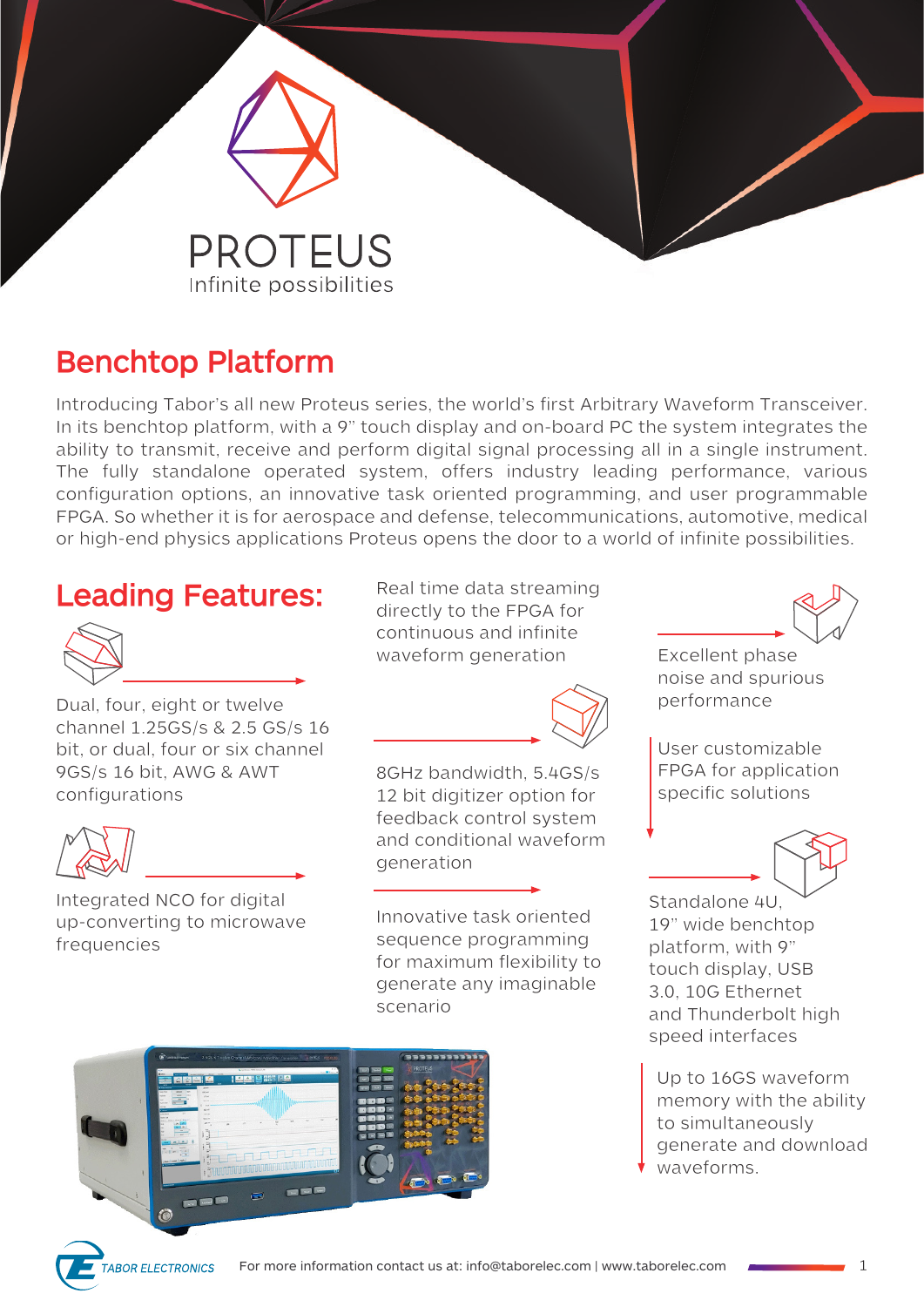

## Standalone and easy to use

The benchtop version of the Proteus series offers up to 12 channels in a 4U, 19" benchtop box. With a 9" touch display and on-board PC the benchtop platform enables users to program the instrument without the need of an external PC. Users can program the instrument from the on-board PC using various programming environments such as MATLAB, LabView, Python and more. So for synchronized, phase coherent, multi-channel applications such as quantum physics and radar applications the Proteus arbitrary waveform transceiver is an ideal, high performance and cost effective solution.

### Ultra-fast data transfer rates

Spending more time setting up your generated scenario than actually running it? The Proteus Benchtop platform utilizes PCI express Gen 3 x4 lanes connection that enables up to 32Gb/s of data transfer speed. This enable the Proteus arbitrary waveform transceiver to offer the fastest waveform download available on the market today, saving you one of your most valuable resources, time.

#### Feedback control system

Many of today's applications, require conditional waveform generation depending on input signals from the environment. The Proteus arbitrary waveform transceiver flawlessly integrates both DAC and ADC in one system, controlled by a single FPGA for optimal synchronization and minimum latency. This high speed control system provides a feedback loop for fast decision making on the fly with minimum latency.



# Generate any imaginable scenario

The new series offers an innovative task oriented sequence programming where user can change the full instrument set up at every line of the task table. In addition, not only can users of the Proteus series instruments generate and download waveforms simultaneously, they can stream data directly to the FPGA without the need to use the built in memory. This enables generating random, unique and infinitely long scenarios directly from the controlling PC at DAC speeds of up to 3GS/s. So no matter whether your scenario is extremely complex, infinite or even dynamic you can generate it with the Proteus series model.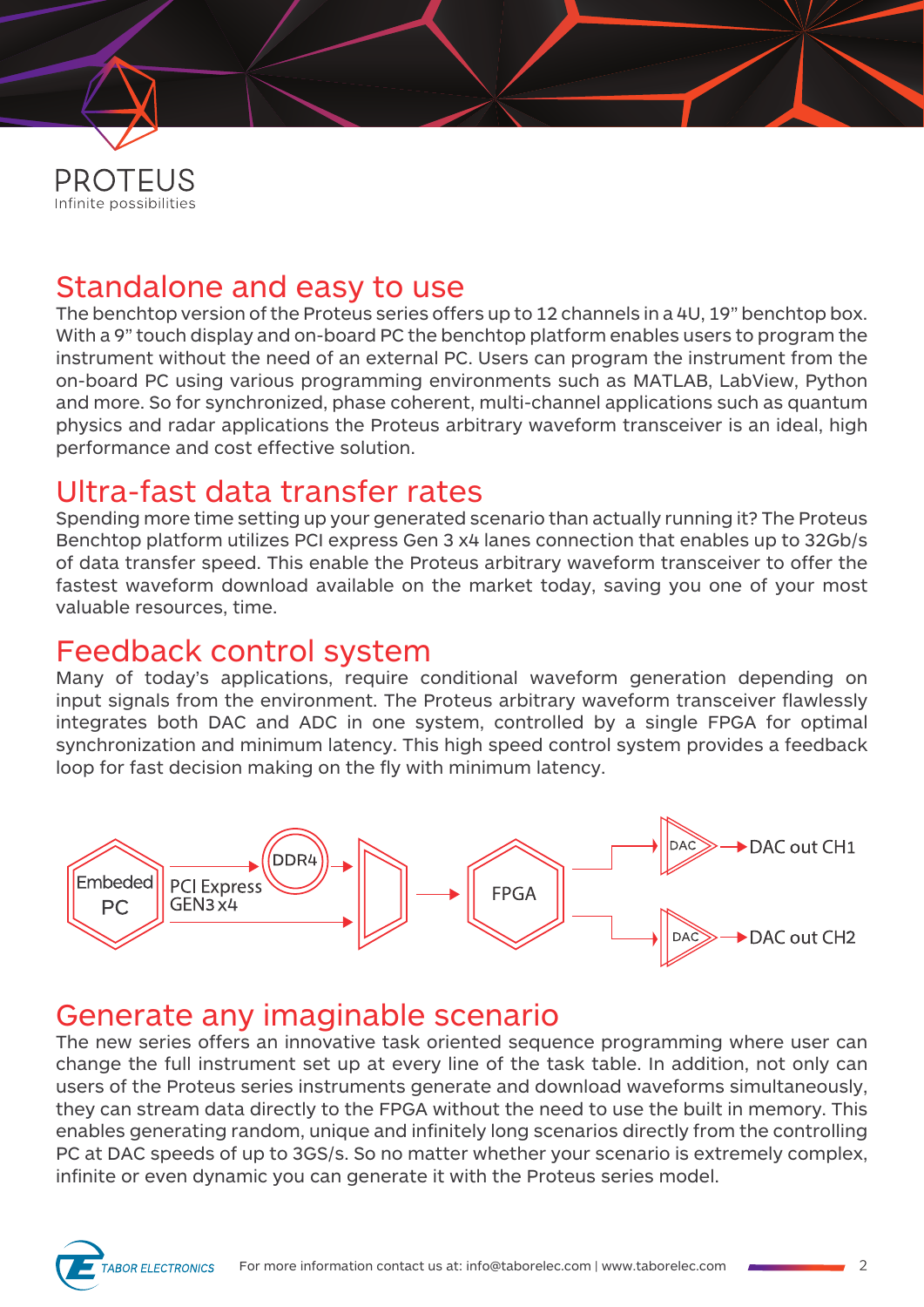| <b>CHANNELS CHARACTERISTICS</b> | P9082/4/6B      | P2582/4/8/12B | P1282/4/8/12B |
|---------------------------------|-----------------|---------------|---------------|
| <b>NUMBER OF CHANNELS</b>       | 2/4/6           | 2/4/8/12      | 2/4/8/12      |
| <b>INITIAL SKEW</b>             | $\langle 20ps$  |               |               |
| <b>FINE DELAY</b>               |                 |               |               |
| RANGE                           | $0$ to 5 ns     |               |               |
| <b>RESOLUTION</b>               | 5ps             |               |               |
| <b>ACCURACY</b>                 | ±5ps            |               |               |
| <b>COARSE DELAY</b>             |                 |               |               |
| <b>RANGE</b>                    | 0 to wavelength |               |               |
| <b>RESOLUTION</b>               | 1 sample point  |               |               |

| <b>ARBITRARY MODE</b>                                                 | P9082/4/6B                      | P2582/4/8/12B                             | P1282/4/8/12B          |
|-----------------------------------------------------------------------|---------------------------------|-------------------------------------------|------------------------|
| <b>MAX. SAMPLE RATE</b>                                               | 9GS/s                           | 2.5GS/s                                   | 1.25GS/s               |
| <b>RESOLUTION</b>                                                     |                                 | Up to 16-bit (Depending on sampling mode) |                        |
| <b>MAX. MEMORY SIZE</b>                                               | Up to 16GS                      | Up to 8GS                                 |                        |
| <b>NUMBER OF SEGMENTS</b>                                             | 64k                             |                                           |                        |
| <b>MINIMUM SEGMENT LENGTH</b><br><b>NORMAL</b><br><b>FAST SEGMENT</b> | 2048 points<br>224 points       | 1024 points<br>64 points                  |                        |
| <b>WAVEFORM GRANULARITY</b><br>STANDARD<br>OPTIONAL                   | 64 points<br>32 points          | 32 points<br>16 points                    | 32 points<br>16 points |
| <b>INTERPOLATION MODES</b><br>STANDARD<br>OPTIONAL <sup>(1)</sup>     | $\times 1$<br>$x2. x4$ and $x8$ | x1<br>x2 and x4                           | N/A                    |

| <b>TASK MODE</b>                |                                                                     |
|---------------------------------|---------------------------------------------------------------------|
| <b>TASK TABLE LENGTH</b>        | 64K tasks per channel                                               |
| <b>TASK LOOPS</b>               | 1M                                                                  |
| <b>SEQUENCE</b>                 | A sequence is defined as a<br>continuous and looped series of tasks |
| <b>MAX, NUMBER OF SEQUENCES</b> | 32K sequences                                                       |
| <b>SEQUENCE LOOPS</b>           | 1M                                                                  |
| <b>SCENARIO</b>                 | A scenario is defined as a continuous<br>series of tasks/sequences  |
| <b>MAX. NUMBER OF SCENARIOS</b> | 1K scenarios                                                        |

| MAA, NUMBER OF SEQUENCES        | JZN SEYUEHCES                         | fout = $1.5$ GHz $$ 4.5 GHz,                         | $\leftarrow$ 50 dBc (typ.) | $\leftarrow$ 50 dBc (typ.)   |
|---------------------------------|---------------------------------------|------------------------------------------------------|----------------------------|------------------------------|
| <b>SEQUENCE LOOPS</b>           | 1M                                    | Measured @ DC to 4.5 GHz                             |                            |                              |
|                                 | A scenario is defined as a continuous | SFDR <sup>(3)</sup>                                  |                            |                              |
| <b>SCENARIO</b>                 | series of tasks/sequences             | fout = $10$ MHz500 MHz.<br>Measured @ DC to 1.5 GHz  | $-80$ dBc (typ)            | $\left\langle -85$ dBc (typ) |
| <b>MAX. NUMBER OF SCENARIOS</b> | 1K scenarios                          | fout = $500$ MHz4.5 GHz,<br>Measured @ DC to 4.5 GHz | $-70$ dBc (typ)            | $\left\langle -75$ dBc (typ) |
| <b>STREAMING (STM OPTION)</b>   |                                       | PHASE NOISE (@10kHz offset)                          |                            |                              |
| <b>MAX. STREAM RATE</b>         | 3GS/s                                 | $fout = 140.625MHz$                                  |                            | $-134$ dBc/Hz                |
| <b>MINIMUM PC REQUIREMENTS</b>  |                                       | $fout = 280.25 MHz$                                  |                            | $-128$ dBc/Hz                |
| <b>CPU</b>                      | i7                                    | $fout = 562.5MHz$                                    |                            | $-122$ dBc/Hz                |
| <b>MEMORY</b>                   | 32GB                                  | fout = $1.125GHz$                                    |                            | $-116$ dBc/Hz                |
| <b>OPERATING SYSTEM</b>         | WINDOWS 10 IoT                        | fout = $2.25GHz$                                     |                            | $-110$ dBc/Hz                |
| <b>SOURCE</b>                   | Internal / Rear panel interfaces      | fout = $4.5GHz$                                      |                            | $-104$ dBc/Hz                |
|                                 |                                       |                                                      |                            |                              |

**HARMONIC DISTORTION** (2) fout = 10 MHz - 200 MHz,

fout = 200 MHz ... 1.5 GHz,

fout = 1.5 GHz ... 4.5 GHz,

SIGNAL PURITY **DE OUTPUT** DIRECT OUTPUT

Note = 10 MHz - 200 MHz,<br>Measured @ DC to 2 GHz  $\left( \begin{array}{c} \langle \cdot \rangle -70 \text{ dBc (typ.)} \\ \langle \cdot \rangle \end{array} \right)$   $\left( \cdot \rangle -70 \text{ dBc (typ.)}$ 

Measured @ DC to 4.5 GHz  $\vert$  <-60 dBc (typ.)  $\vert$  <-60 dBc (typ.)

(1) Max input data rate is 2.5GS/s. Max. interpolating sample rate is  $9GS/s$ 

(2) SCLK=Max sample rate, amplitude = 400mVpp, Direct mode, measured using balun

(3) SCLK=Max sample rate, amplitude = 400mVpp, excluding SCLK/2-fout, measured using balun

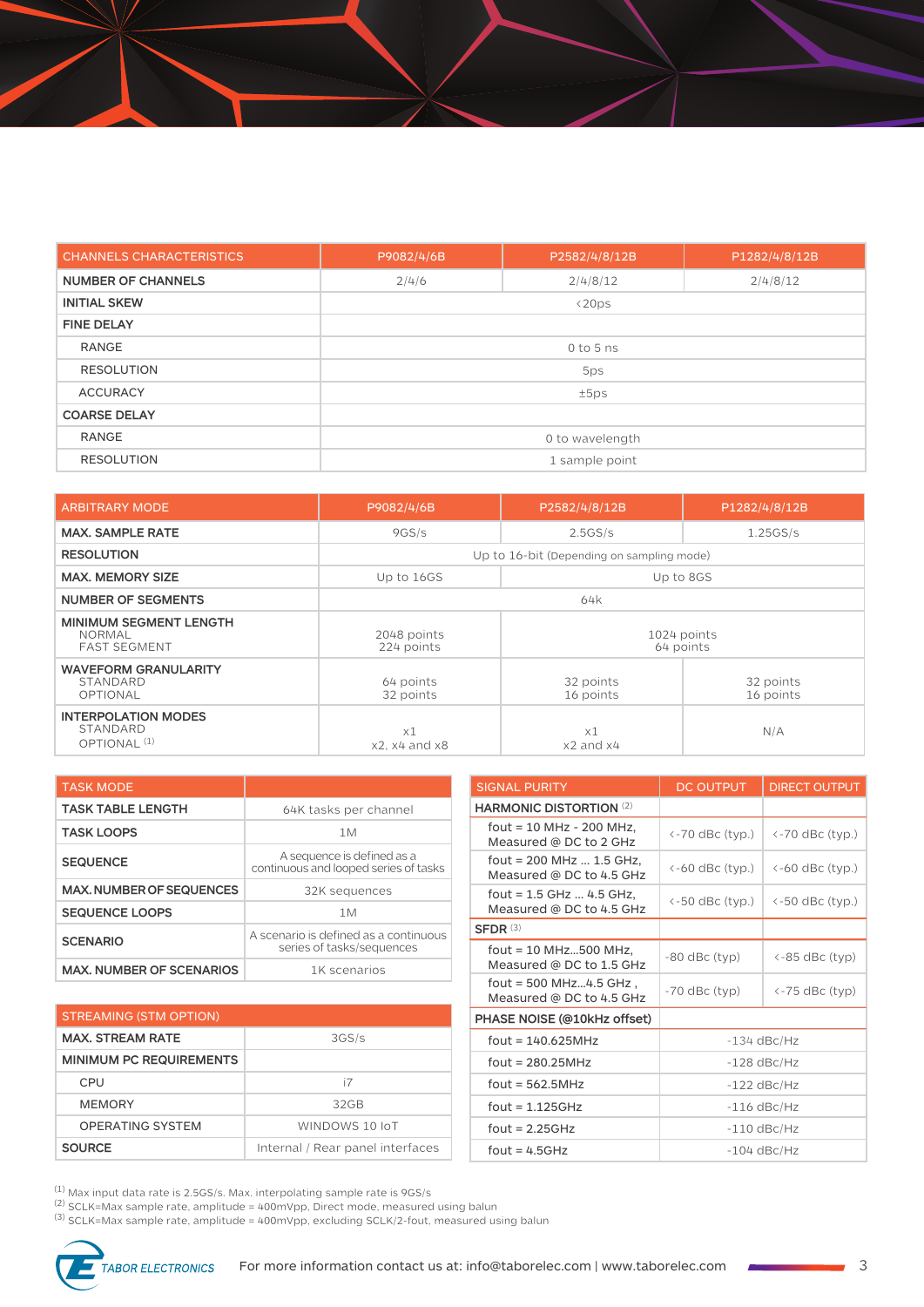

| <b>DC OUTPUT</b>                                           |                                             |  |
|------------------------------------------------------------|---------------------------------------------|--|
| <b>OUTPUT TYPE</b>                                         | Single-ended or differential,<br>DC-coupled |  |
| <b>IMPEDANCE</b>                                           | $50\Omega$ (nom)                            |  |
| <b>AMPLITUDE</b>                                           | 50 mVp-p to 1.3 Vp-p                        |  |
| <b>AMPLITUDE RESOLUTION</b>                                | 1mV                                         |  |
| DC AMPLITUDE ACCURACY                                      | $\pm$ (3% of amplitude $\pm$ 2 mV)          |  |
| <b>VOLTAGE WINDOW</b>                                      | ±1.15V                                      |  |
| <b>DC OFFSET</b>                                           | ±0.5V                                       |  |
| <b>OFFSET RESOLUTION</b>                                   | 10mV                                        |  |
| DC OFFSET ACCURACY                                         | $\pm$ (3% of setting $\pm$ 15 mV)           |  |
| <b>SKEW BETWEEN NORMAL</b><br>AND COMPLEMENT OUTPUTS       | 0ps                                         |  |
| <b>RISE/FALL TIME (20% TO 80%)</b>                         | $\langle$ 130 ps (typ)                      |  |
| <b>INSTANTANEOUS BANDWIDTH</b><br>P128xB   P258xB   P908xB | 625MHz   1.25GHz   4.5GHz                   |  |
| <b>MAX, USABLE FREQUENCY</b><br>P128xB   P258xB   P908xB   | 2nd Nyquist<br>1.25GHz   2.5GHz   4.5GHz    |  |
| <b>JITTER (PEAK-PEAK)</b>                                  | $(15 \text{ ps (typ)}$                      |  |
| <b>OVERSHOOT</b>                                           | $\langle 5\%$ (typ)                         |  |
| <b>CONNECTOR TYPE</b>                                      | <b>SMA</b>                                  |  |

| <b>DIRECT OUTPUT (OPTIONAL)</b>                            |                                             |  |
|------------------------------------------------------------|---------------------------------------------|--|
| <b>OUTPUT TYPE</b>                                         | Single-ended or differential,<br>AC coupled |  |
| <b>IMPEDANCE</b>                                           | $50\Omega$ (nom)                            |  |
| <b>AMPLITUDE</b>                                           | 600mVpp<br>single-ended into $50\Omega$     |  |
| <b>AMPLITUDE RESOLUTION</b>                                | 1 <sub>m</sub>                              |  |
| <b>AMPLITUDE ACCURACY</b>                                  | $\pm$ (3% of amplitude $\pm$ 2 mV)          |  |
| <b>RISE/FALL TIME (20% TO 80%)</b>                         | $\langle 60 \rangle$ ps (typ)               |  |
| <b>INSTANTANEOUS BANDWIDTH</b><br>P128xB   P258xB   P908xB | 625MHz   1.25GHz   4.5GHz                   |  |
| <b>MAX. USABLE FREQUENCY</b><br>P128xB   P258xB   P908xB   | 2nd Nyquist<br>1.25GHz   2.5GHz   8GHz      |  |
| <b>CONNECTOR TYPE</b>                                      | SMA                                         |  |

| <b>SAMPLE CLOCK OUTPUT</b> |                                                           |
|----------------------------|-----------------------------------------------------------|
| <b>SOURCE</b>              | Selectable, internal synthesizer<br>or sample clock input |
| <b>FREQUENCY RANGE</b>     | <b>SCLK Range</b>                                         |
| <b>OUTPUT AMPLITUDE</b>    | 0.5V to 1V depending on SCLK                              |
| <b>IMPEDANCE</b>           | $50\Omega$ (nom), AC coupled                              |
| <b>CONNECTOR</b>           | SMA                                                       |

| <b>SYNC CLOCK OUTPUT</b>                            |                         |
|-----------------------------------------------------|-------------------------|
| <b>AMPLITUDE</b>                                    | 500mVpp, typ.           |
| <b>FREQUENCY</b><br><b>P908xB</b><br>P128xB, P258xB | SCLK/32<br>SCLK/8       |
| <b>WAVEFORM</b>                                     | Square                  |
| <b>RISE/FALL TIME (20% TO 80%)</b>                  | $\langle 150 \text{ps}$ |
| <b>IMPEDANCE</b>                                    | <b>LVCMOS</b>           |
| <b>CONNECTOR</b>                                    | <b>SMP</b>              |

#### MARKER OUTPUTS **NUMBER OF MARKERS** P1282B, P1284B P1288,P2582,P2584, P9082B P12812B P2588B, P9084B P25812B, P9086B 4 8 12 16 24 **OUTPUT TYPE** Single Ended **OUTPUT IMPEDANCE** 50Ω (nom) **AMPLITUDE** VOLTAGE WINDOW ±1.15V LEVEL 2012 22mVpp to 1.2Vpp (32 discrete levels) RESOLUTION 10mVpp ACCURACY  $\pm 7\%$ **OFFSET** RANGE  $±0.5V$ RESOLUTION 10mV ACCURACY  $\pm$ (3% of setting  $\pm$ 15 mV) **RISE/FALL TIME (20% TO 80%)**  $\vert$  <200ps **RANGE** 0 - waveform length **RESOLUTION** P128xB, P258xB P908xB 2 pts 8 pts **MARKER DELAY** COARSE DELAY RANGE 0 to 2048 points RESOLUTION P128xB, P258xB P908xB 8 points 32 points FINE DELAY RANGE  $0 \text{ to } 1.2 \text{ ns}$ RESOLUTION 1ps ACCURACY 25ps **CONNECTOR TYPE** SMP

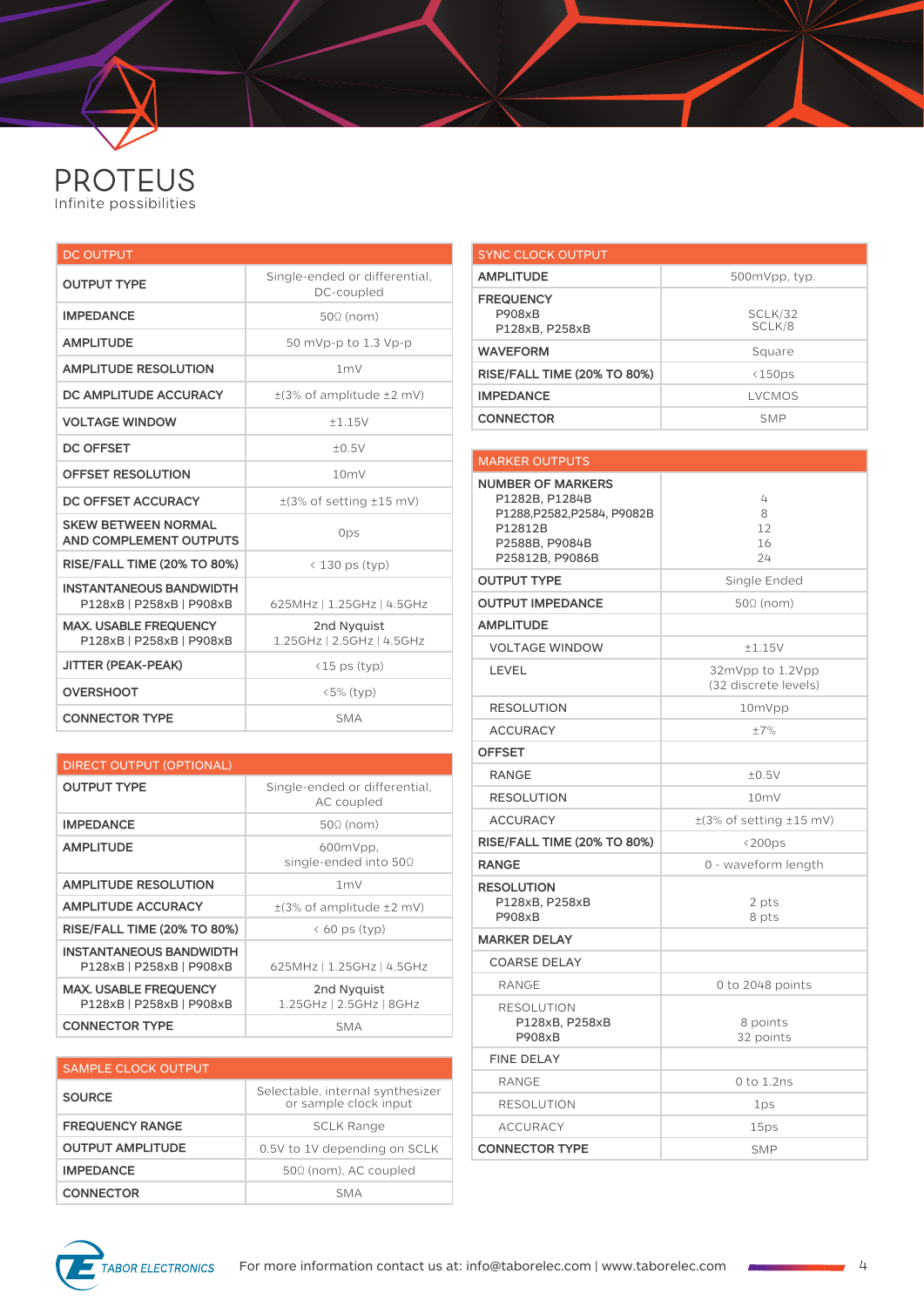| REFERENCE CLOCK OUTPUT |                                   |
|------------------------|-----------------------------------|
| <b>SOURCE</b>          | Internal TCXO                     |
| <b>WAVEFORM</b>        | Square                            |
| <b>FREQUENCY</b>       | 100MHz or REF IN                  |
| <b>STABILITY</b>       | $+/- 2.5$ PPM                     |
| <b>AGING</b>           | $+/- 1$ PPM @ $+25$ °C (per year) |
| <b>CONNECTOR</b>       | <b>SMP</b>                        |

| <b>REFERENCE CLOCK INPUT</b> |                               | <b>CONNECTOR</b>                       | D-SUB, 9 pin      |
|------------------------------|-------------------------------|----------------------------------------|-------------------|
| <b>INPUT FREQUENCIES</b>     | 10MHz / 100MHz selectable     |                                        |                   |
|                              |                               | DIGITIZER CHARACTERISTICS (AWT OPTION) |                   |
| <b>LOCK RANGE</b>            | ±1MHz                         |                                        | $1$ or $2$        |
| <b>INPUT LEVEL</b>           | 0.6 Vp-p to 1.7 Vp-p          | <b>NUMBER OF CHANNELS</b>              |                   |
| <b>IMPEDANCE</b>             | $50\Omega$ , AC coupled (nom) | <b>INPUT VOLTAGE RANGE</b>             | 500 mVpp (full so |
| <b>CONNECTOR TYPE</b>        | <b>SMP</b>                    | <b>INPUT VOLTAGE OFFSET</b>            | $-2V$ to $+2V$    |

| <b>SAMPLE CLOCK INPUT</b> |                            |
|---------------------------|----------------------------|
| <b>FREQUENCY RANGE</b>    | <b>SCLK Range</b>          |
| <b>INPUT POWER RANGE</b>  | $0$ to $1V$                |
| <b>DAMAGE LEVEL</b>       | $\langle$ 0.5V or $>1.5$ V |
| <b>INPUT IMPEDANCE</b>    | $50\Omega$ nom, AC coupled |
| <b>CONNECTOR TYPE</b>     | <b>SMA</b>                 |

| <b>TRIGGER INPUTS</b>                                                            |                                                                       |
|----------------------------------------------------------------------------------|-----------------------------------------------------------------------|
| <b>RANGE</b>                                                                     | $-5$ V to $+5$ V                                                      |
| <b>THRESHOLD</b>                                                                 | ±5V                                                                   |
| <b>RESOLUTION</b>                                                                | $100 \text{ mV}$                                                      |
| <b>SENSITIVITY</b>                                                               | 200 mV                                                                |
| <b>JITTER</b><br>Standard<br>P128xB. P258xB<br>P908xB<br>Low Trigger Jitter Opt. | 8 SCLK periods<br>32 SCLK periods<br>SQRT(SCLK period^2 + 150e-12^2)  |
| <b>LATENCY / SYSTEM DELAY</b><br>P128xB, P258xB<br>P908xB                        | <900SCLK periods<br><2700 SCLK Periods                                |
| <b>POLARITY</b>                                                                  | Pos or Neg                                                            |
| <b>SOURCE</b>                                                                    | Selectable between channels                                           |
| <b>INPUT IMPEDANCE</b>                                                           | 10 k $\Omega$ or 50 $\Omega$ (nom), DC coupled,<br>factory configured |
| <b>MAX TOGGLE FREQUENCY</b>                                                      | 50MHz                                                                 |
| <b>MINIMUM PULSE WIDTH</b>                                                       | 5ns                                                                   |
| <b>CONNECTOR TYPE</b>                                                            | <b>SMP</b>                                                            |

| <b>FAST SEGMENT DYNAMIC CONTROL INPUT (OPTIONAL)</b>         |                                                 |
|--------------------------------------------------------------|-------------------------------------------------|
| <b>INPUT SIGNALS</b>                                         | Data 6bit. Channel select 2 bit.<br>Valid 1 bit |
| <b>SEGMENTS / SEQUENCES</b>                                  | 64 fast                                         |
| <b>DATA RATE</b>                                             | 35MHz                                           |
| <b>MINIMUM LATENCY (Dynamic control input to direct out)</b> |                                                 |
| <b>FAST SEGMENT</b>                                          | $\langle$ 250ns                                 |
| NORMAL SEGMENT                                               | $\langle 1 \mu$                                 |
| <b>INPUT LEVEL</b>                                           | I VTTI                                          |
| <b>CONNECTOR</b>                                             | D-SUB, 9 pin                                    |

| <b>DIGITIZER CHARACTERISTICS (AWT OPTION)</b> |                                                                |
|-----------------------------------------------|----------------------------------------------------------------|
| <b>NUMBER OF CHANNELS</b>                     | $1$ or $2$                                                     |
| <b>INPUT VOLTAGE RANGE</b>                    | 500 mVpp (full scale)                                          |
| <b>INPUT VOLTAGE OFFSET</b>                   | $-2V$ to $+2V$                                                 |
| <b>INPUT FREQUENCY RANGE</b>                  | 9GHz                                                           |
| <b>RESOLUTION</b>                             | 12 bits                                                        |
| <b>ACQUISITION MEMORY</b>                     | <2GS/ch                                                        |
| <b>SAMPLE CLOCK SOURCES</b>                   | Internal or external                                           |
| <b>INTERNAL CLOCK SOURCE</b>                  | Internal, external reference                                   |
| <b>MAX SAMPLING RATE</b>                      | 5.4GS/s in Single channel mode<br>2.7Gs/s in Dual channel mode |
| <b>MIN SAMPLING RATE</b>                      | 1GS/s                                                          |
| <b>CLOCK ACCURACY</b>                         | <2 ppm                                                         |
| <b>IMPEDANCE</b>                              | 500                                                            |
| <b>COUPLING</b>                               | DC or AC (factory configured)                                  |
| <b>CONNECTOR</b>                              | <b>SMA</b>                                                     |
| <b>TRIGGER SYSTEM</b>                         |                                                                |
| <b>TRIGGER MODES</b>                          | Positive, negative edge                                        |
| <b>TRIGGER SOURCES</b>                        | External, Software, Channel                                    |
| <b>COUPLING</b>                               | DC                                                             |
| <b>IMPEDANCE</b>                              | $50\Omega$ (nominal)                                           |
| <b>LEVEL RANGE</b>                            | $\geq \pm 2.5$ V (nominal)                                     |
| <b>FREQUENCY RANGE</b>                        | DC to 65MHz                                                    |
| <b>CONNECTOR</b>                              | <b>SMA</b>                                                     |

| <b>FPGA PROGRAMMING</b> |                                                                             |
|-------------------------|-----------------------------------------------------------------------------|
| <b>FPGA TYPE</b>        | Xilinx Kintex UltraScale XCKU060<br>upgradeable to XCKU115                  |
| <b>MODES</b>            |                                                                             |
| <b>STANDARD</b>         | Tabor standard built-In<br>functionality                                    |
| DECISION BLOCKS         | Built-in library of mathematical<br>functions, modulation & digital Filters |
| SHELL.                  | Open core providing all interfaces and<br>configuration path to the user    |